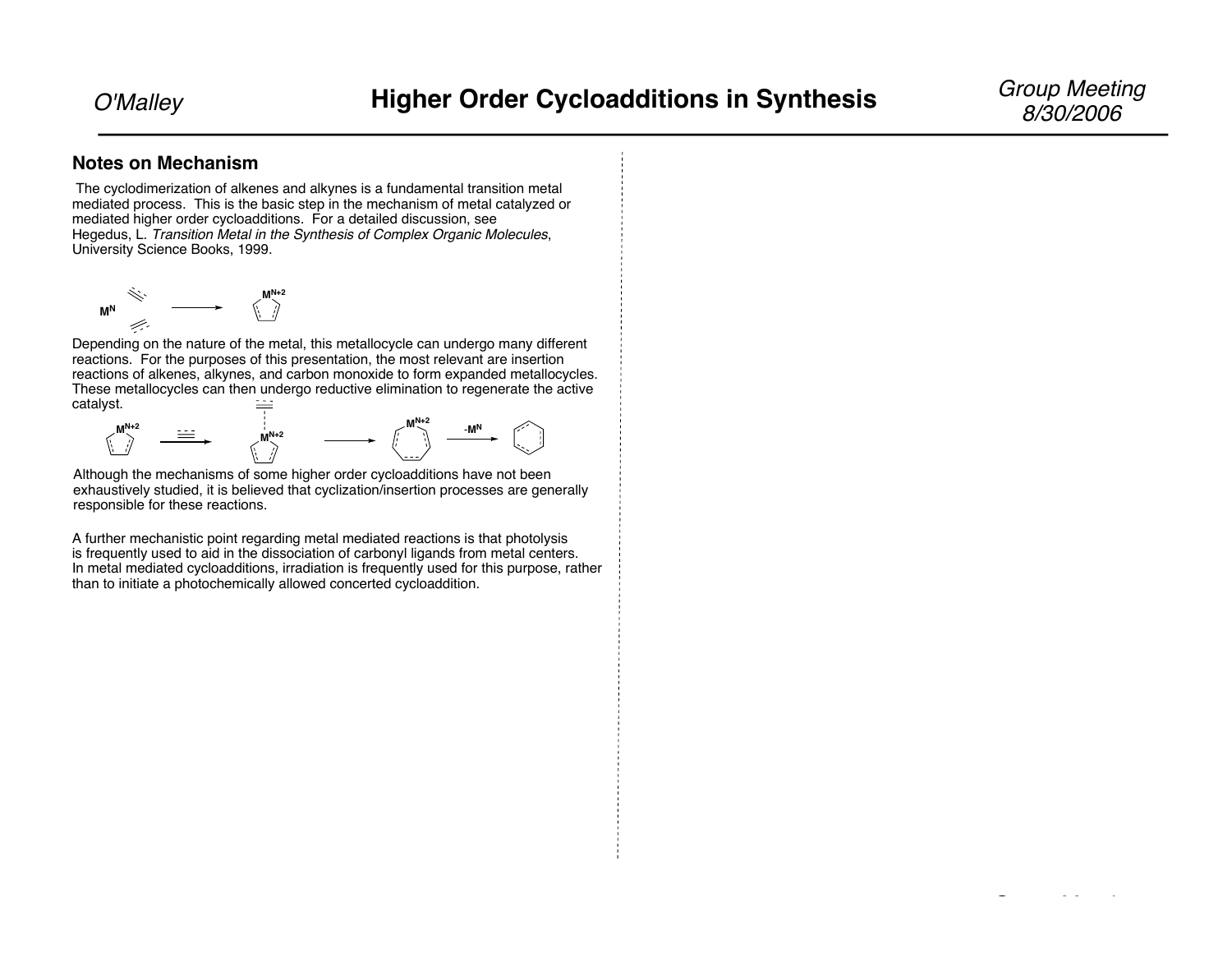Group Meeting

[2+2], [3+2], and especially [4+2] cycloadditions are well established methods for ring synthesis. By contrast, the synthesis of larger rings through higher order cycloaddition reactions is far less common. Due to the breadth of this topic, this presentation is far from exhaustive and focuses mainly on synthetic applications of higher order cycloadditions.

Some general references:

Evans, P.A, ed. Modern Rhodium-Catalyzed Chemistry, Wiley-VCH, **2005**.

Yet, L. "Metal-Mediated Synthesis of Medium-Sized Rings" *Chem. Rev.* 2000, 100, 2963-3007.

Mehta, G.; Singh, V. "Progress in the Construction of Cyclooctanoid Systems: New Approaches and Applications to Natural Product Synthesis" Chem .Rev. **1999**, 881-930.

## **[4 + 3] Cycloadditions**

The initial report of a [4+3] cycloaddition came from Fort (JACS, **1962**,4979-4981). Furan was used to capture the oxallyl species generated from chlorodibenzyl ketone.



This reaction was adapted for the synthesis of thromboxane analogs. (Bowers and Mann, Tet. Lett. **1985**, 26(36) 4411-4412.





of precursors oxyallyl species. Harmata et. al. Tet. Lett. **1997**, 38(46), 7985-7988; Tetrahedron, **1997**, 53(18), 6235-6280; Acc. Chem. Res. **2001**, 34, 595-605.





80-100% and >95% ee for multiple substrates, also works for adducts diastereomeric to the one shown.

Trost has shown that trimethylene methane equivalents can undergo [4+3] cyclization with dienes. Due to the stepwise mechanism of this reaction, competing  $[3+2]$  reactions can pose a problem. Chem. Lett. **1994**, 2245-2248.

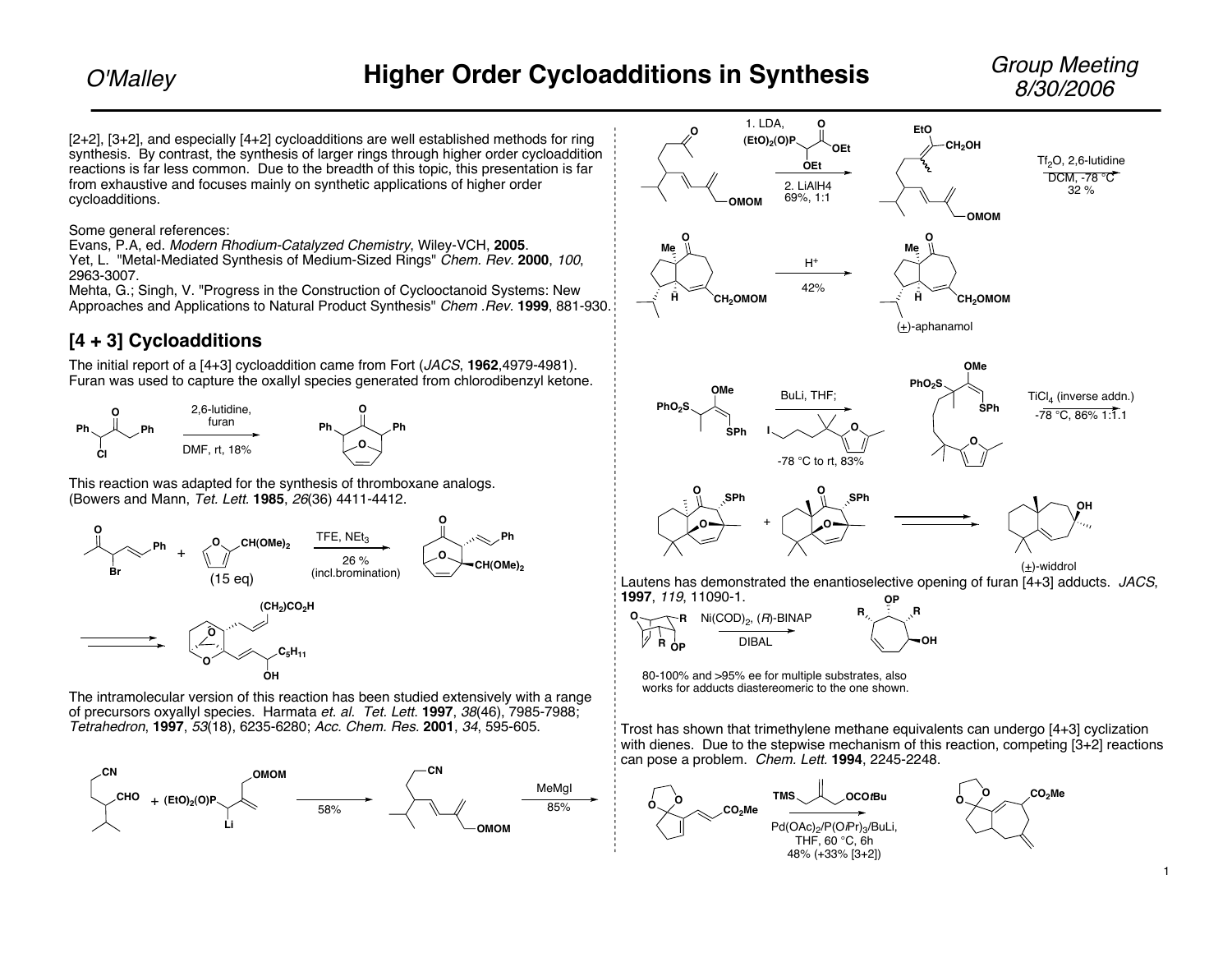Fischer vinylcarbenes undergo formal [4+3] cycloadditions with a variety of dienes and hetero dienes. It is important to note that these reactions actually proceed via a  $[2+1]$ addition followed by Cope rearrangement of the resulting diallyl cyclopropane. This reaction is included here because the Cope rearrangement usually occurs at room temperature and the formal [4+3] adduct is obtained directly (Barlunga et. al. JACS, **1995**, <sup>117</sup>(37), 9419-9426; J. Chem. Soc. Chem. Comm. **1994**, 321-2). **MeO N OMe OMe**  $Cr(CO)_3$ **O O O MeO R2N OMe MeO** MeCN, rt; 3 N HCl, 45% 86% ee **NH NHtBu OMe Cr(CO)3** THF, -78 to -40°C, 3h; **Ph NHtBu N MeO**  $SiO<sub>2</sub>$ , THF-Et<sub>2</sub>O, rt, 3h 90% **O OAc TBSO OAc <sup>O</sup>** 88% Trost, B. M. ed. Volume 5, 645-673. **O Br O O**

### **[5 + 2] Cycloadditions**

The participation of 3-oxidopyriliums on [5+2] cyclodditions was initially reported in 1962. (Ullman, E. F.; Milks, J. E., JACS, **1962**, 84, 1315-6). Wender used an intramolecular version of this reaction in his syntheses of Phorbol and Resniferitoxin (JACS, **1997**, 119, 7897-8, 12977-8).



Arenes undergo [5+2] cycloadditions with olefins under photochemical conditions. This served as the basis for Wender's three step synthesis of siliphinene. (Tet. Lett. **1985**, 26, 2625). For a more complete treatment of this reaction, see the group meeting presentation "Cyclopentane Synthesis" and Wender, P. A.; Siggel, L.; Nuss, J. M. "[3+2] and [5+2] Arene-Alkene Photocycloadditions" in Comprehensive Organic Synthesis,



Wender has developed rhodium catalyzed [5+2] cycloadditions of vinylcyclopropanes with a variety of  $2\pi$  components. Intramolecular cycloaddition with an allene served as the key step in the syntheses of (+)-dictamnol and (+)-aphanamol I. (Org. Lett. **1999**, <sup>1</sup>(1), 137-9; **2000**, 2(15), 2323-6).

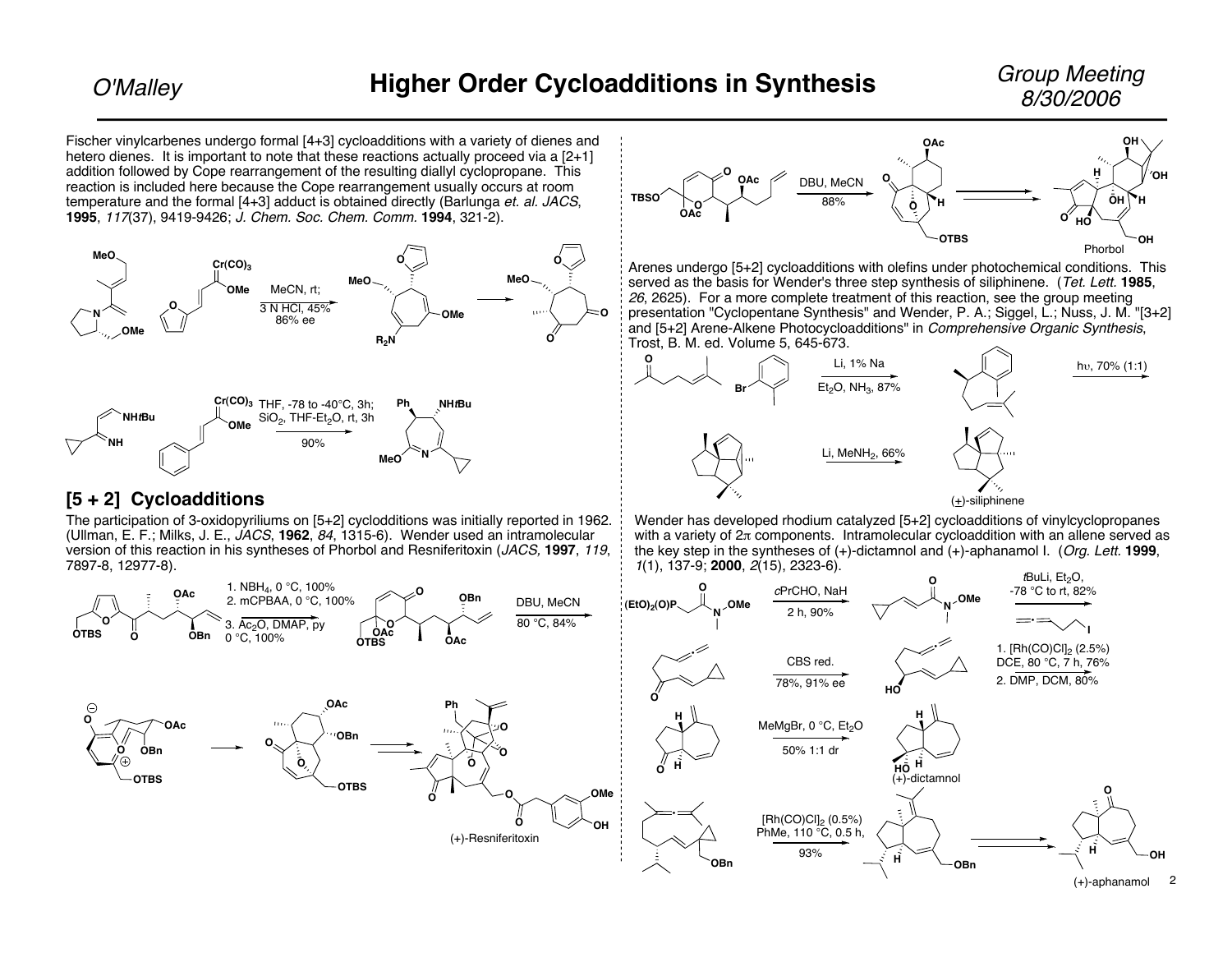Wender also found that alkynones are viable substrates for intramolecular [5+2] cycloadditions. This reaction was used in the synthesis of the allocyanathin core (Org. Lett. **2001**, 3(13), 2105-2108).







Mascarenas has discovered a method using chiral sulfoxides to direct the diastereoselectivity of oxidopyrillium cycloadditions. The diastereoselectivity appears to result from the rotational preference of the sulfoxide (Org. Lett., **2002**, 4(21), 3683-5).



Wender has developed a protocol for hetero [5+2] cycloadditions using cyclopropyl imines. JACS, **2002**, 124, 15154-5.



## **[4 + 4] Cycloadditions**

[4+4] cycloadditions are photochemically allowed. However, the substrate range is very limited and the reactions often require harsh conditions (e.g. solid state dimerization of pyrones, Tet. Lett., **1971**, 879-882.



The natural product Alteramide A was observed to undergo an intramolecular [4+4] cycloaddition upon UV irradiation. JOC, **1992**, 57(15), 4317-4320.





Work on enantioselective intermolecular variations of this reaction has also been done. Although impressive selectivity in heterodimeriztions has been achieved, albeit in moderate enantioselectivity (tom Dieck et. al., ACIEE, **1992**, 31, 305-6).

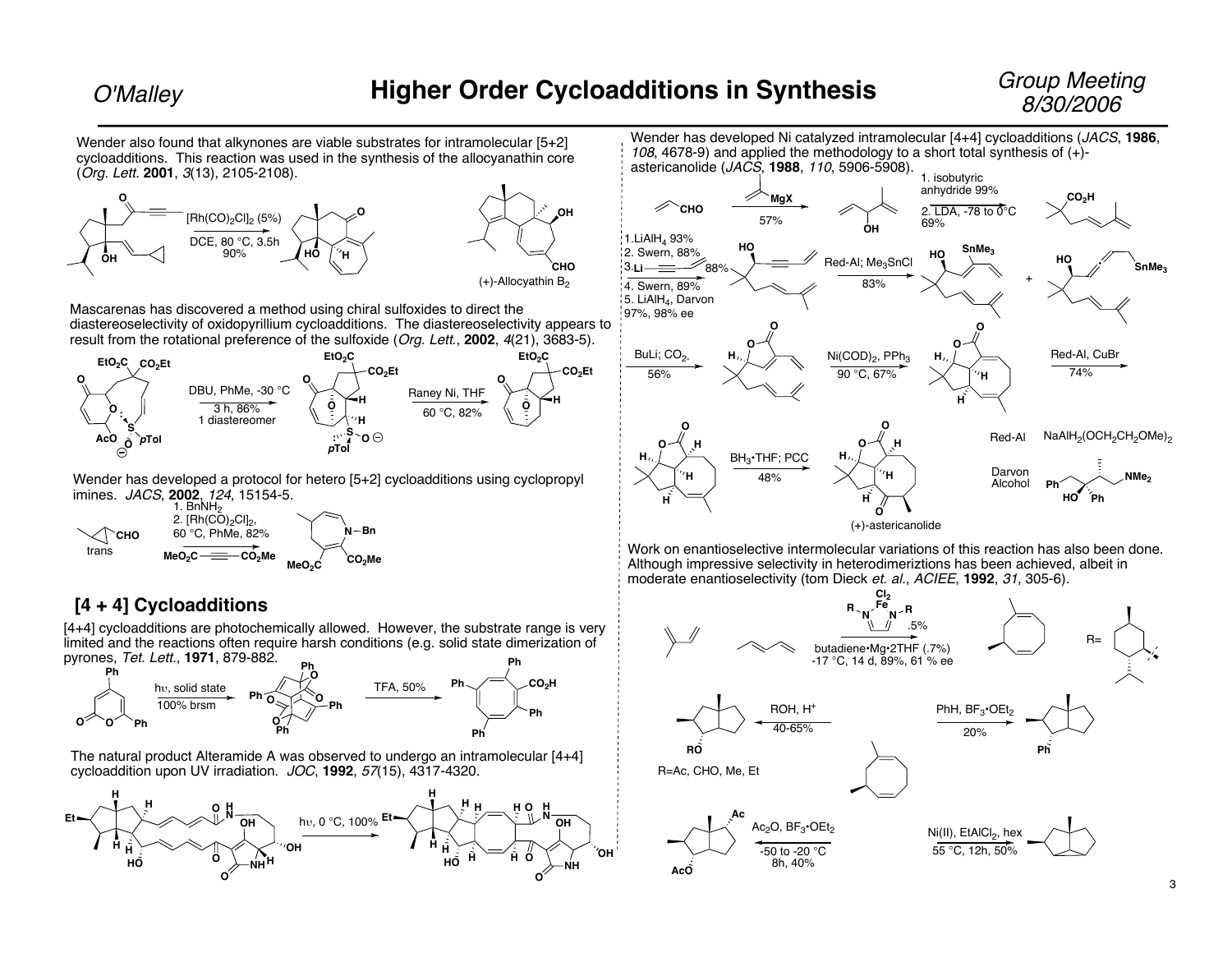#### **[6 + 2] Cycloadditions**

Feldman has studied the photochemical intramolecular cycloadditions of tropones. (JOC, **1989**, 54(3), 592-601). This reaction was applied in a synthesis of (+)-dactylol (JACS, **1990**, 112(23),8490-8496).



Rigby has developed Cr(0)-mediated [6+2] and hetero-[6+2] additions using Cr coordination complexes.This reaction was used to synthesize (+)-ferruginine (JOC, **1995**, 60, 7392-3).





Wender has extended his Rh-catalyzed methodology to vinyl cyclobutanones (JACS, **2000**, 122(32), 7815-6).



#### **[6 + 4] cycloadditions**

Rigby has extensively studied both thermal and metal-mediated cycloadditions of a variety of partners (JACS, **1993**, 115(4), 1382-1396).



Interestingly, the electronic nature of the diene seems to have little effect on the yield of the metal-mediated reaction. Lewis acids appear to catalyze the thermal cycloaddition (Tet. Lett. **2002**, 43, 8643-6.



FeCl 3(0.25 eq), DCM, 4A mol. sieves 48 h, 85% Ti(O/Pr)<sub>2</sub>Cl<sub>2</sub> (0.3 eq), *S*-BINOL (0.3 eq) DCM, 4A mol sieves, 36 h, 80%, 40% ee